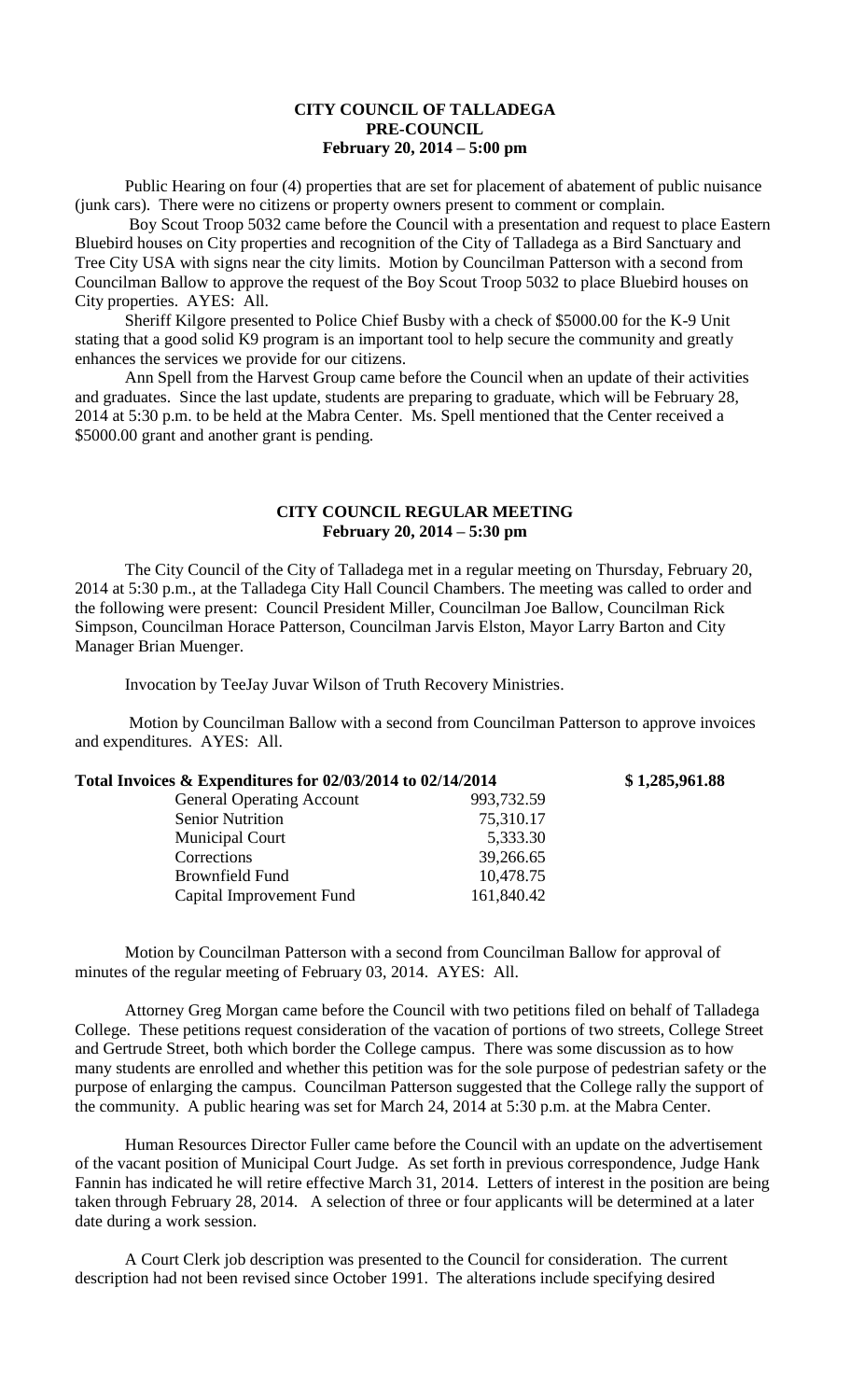experience and altering the supervisory authority of the position. The revised description has been approved by the Employee Committee, and is slated for consideration by the Civil Service Board. Motion by Councilman Patterson with a second from Councilman Elston to approve the revised Court Clerk Job Description. AYES: All.

A Meet and Greet with Senator Jeff Sessions will be held at the home of Bill and Evelyn McGehee on February 20, 2014 from 5:30-7:30 p.m. All elected officials have been invited to attend.

Parks and Recreation Director Jones came before the Council a report of the increase in basketball participation during this season. Through partnerships that Director Jones forged with the surrounding communities of Stemley and Winterboro, the number of direct enrollees increased from 138 to 185. Enrollment in this program has been in the range of 135-139 each of the previous three seasons, this increase represents a spike of over 34%. Director Jones also mentioned that with this increase there is also difficulty in finding practice space.

For Council consideration is an updated Memorandum of Understanding between the City and the Talladega County Emergency Management Agency (TCEMA). This agreement was initially put in place in early 2013 when the City completed renovations to the Bemiston Recreation Center that allowed it to be used as a short-term storm shelter. This MOU is necessary for TCEMA to coordinate emergency efforts as it relates to the building. The MOU is effective retroactively to January 10, 2014 and expires on December 31, 2015. Motion by Councilman Miller with a second from Councilman Ballow to approve the Bemiston MOU renewal. AYES: All.

The Emergency Preparedness Sales Tax holiday will be held between Friday, February 21 and Sunday, February 23, 2014.

The City Clerk's Office has been attempting to coordinate Joint Sessions with the Talladega School Board as requested at the last Council Meeting. The date of March 6, 2014 at 3:00 p.m. in the Council Chambers was set for this Joint Session pending confirmation with the School Board.

City Manager Muenger presented to the Council a paving update with Neel-Schafer having completed the requisite base samples on all roads. The results show positive levels of base. The exception to this is Crestview Road, where no base was found. It is expected that the plans will be bidready by mid-March. Also going is the Insite Engineering assessment of the utilities beneath the roadways. The water portion of the evaluation is complete and substantial replacement is recommended on North Street and Crestview Road, while the remainder of water repairs consists of only service laterals. The sewer evaluation is ongoing and expected to be complete within two weeks. At that time it will be possible to bundle these repairs and let multiple contracts to enable this utility work to be complete before late July or early August.

For Council consideration is a request from the Talladega Mardi Gras Committee. The Committee has requested that the Council approve blockading a portion of Court Street, beginning at the Square and ending at Elwood Staffing, for a period of approximately three hours on March  $1<sup>st</sup>$ . The closing would last approximately 4 hours, starting at 10:00 a.m. and ending at 2:00 p.m. The group has also asked that the City's open container ordinance be waived for a like period of time. Police Chief Busby came before the Council with details of the event and the expected number of party goers being around 250. Councilman Elston had some concerns concerning the open container ordinance thus there was some discussion regarding this matter; with a request that the two requests be split into two motions.

Motion by Councilman Patterson with a second from Councilman Ballow to approve the street closure for the prescribed time requested. Roll Call. AYES: All.

Motion by Councilman Patterson with a second from Councilman Ballow to approve the suspension of the open container ordinance for the request time. Roll Call. AYES: Councilman Ballow, Council President Miller, Councilman Simpson, and Councilman Patterson. NAYS: Councilman Elston.

For Council information, Human Resource Director Fuller came before the Council with information regarding the City's health insurance. As requested, Director Fuller obtained claims information from Blue Cross Blue Shield (BCBS) and provided it to a number of companies in an attempt to identify less expensive coverage alternatives. BCBS informed Director Fuller that if the City leaves the Local Government Health Insurance Program they will not provide the City coverage for two calendar years. United Healthcare indicated they were unable to quote a rate that was competitive with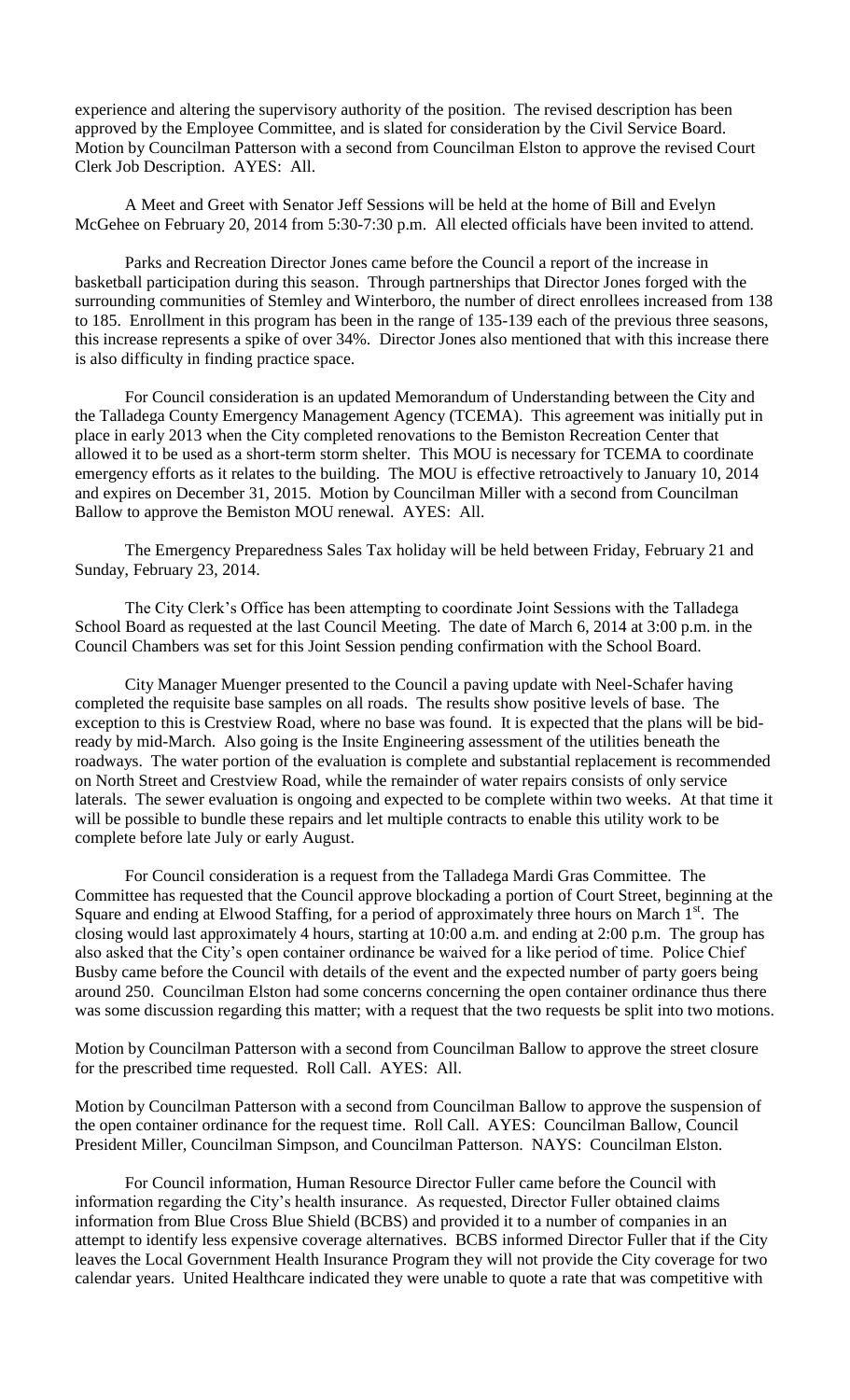our current coverage. Their quoted rates for single and family coverage were each 16.6% higher than BCBS. Viva Healthcare refused to quote the City due to the lack of detailed claim data and the high cost per member per month. City Manager Muenger also consulted with The Benefit Planning Group (TBPG), a private health and wellness consulting firm and after examining the City's claims experience they noted that our paid loss ratio was over 120% annually which by actuarial standards should necessitate renewal increase of over 35%. TBPG stated further that the City was benefitting financially from our current medical association with BCBS.

**Resolution #3096** authorizing the City Manager to execute a Quitclaim Deed for L&N property (Tracts 9c and E) purchased by Jim Preuitt from the City.

Motion by Councilman Ballow with a second by Councilman Elston to approve Resolution #3096. Roll Call. AYES: All.

**Resolution #3097** honoring Alabama's February 22, 2014 Arbor Day.

Motion by Councilman Elston with a second by Councilman Ballow to approve Resolution #3097. Roll Call. AYES: All.

**Resolution #3098** authorizing the surplus of one police car.

Motion by Councilman Ballow with a second by Councilman Simpson to approve Resolution #3098. Roll Call. AYES: All.

**Resolution #3099** approval of a City Employee/Volunteer Sexual Abuse, Molestation, and Misconduct Policy.

Motion by Councilman Simpson with a second by Councilman Elston to approve Resolution #3099. Roll Call. AYES: All.

**Resolution #3101** approving an application for a \$2,000 grant with a \$500 local match for Historic Preservation Commission Members Training from the Alabama Historical Commission.

**Resolution #3102** approving an application for an \$8,500 grant with an \$8,500 local match for Predevelopment Rehabilitation Plans for the Otts Building from the Alabama Historical Commission.

Motion by Councilman Patterson with a second by Councilman Ballow to approve Resolution #3101 to #3102. Roll Call. AYES: All.

**Resolution #3103** declaring an inoperable vehicle a public nuisance and authorizing the cost of the abatement to be assessed as a lien against the property at 714 Roosevelt Avenue.

**Resolution #3104** declaring an inoperable vehicle a public nuisance and authorizing the cost of the abatement to be assessed as a lien against the property at 208 Isbell Circle.

**Resolution #3105** declaring an inoperable vehicle a public nuisance and authorizing the cost of the abatement to be assessed as a lien against the property at 523 Isbell Circle.

**Resolution #3106** declaring an inoperable vehicle a public nuisance and authorizing the cost of the abatement to be assessed as a lien against the property at 405 Tinney Street.

Motion by Councilman Patterson with a second by Councilman Simpson to approve Resolution #3103 to #3106. Roll Call. AYES: All.

**Ordinance #1767** authorizing an amendment to Business License Ordinance No. 1713, Schedule D to start on January 1, 2014 and each subsequent year thereafter.

Motion by Councilman Patterson with a second by Councilman Ballow for immediate consideration of Ordinance #1767. Roll Call. AYES: Councilman Elston, Council President Miller, Councilman Simpson, Councilman Patterson. NAYS: Councilman Ballow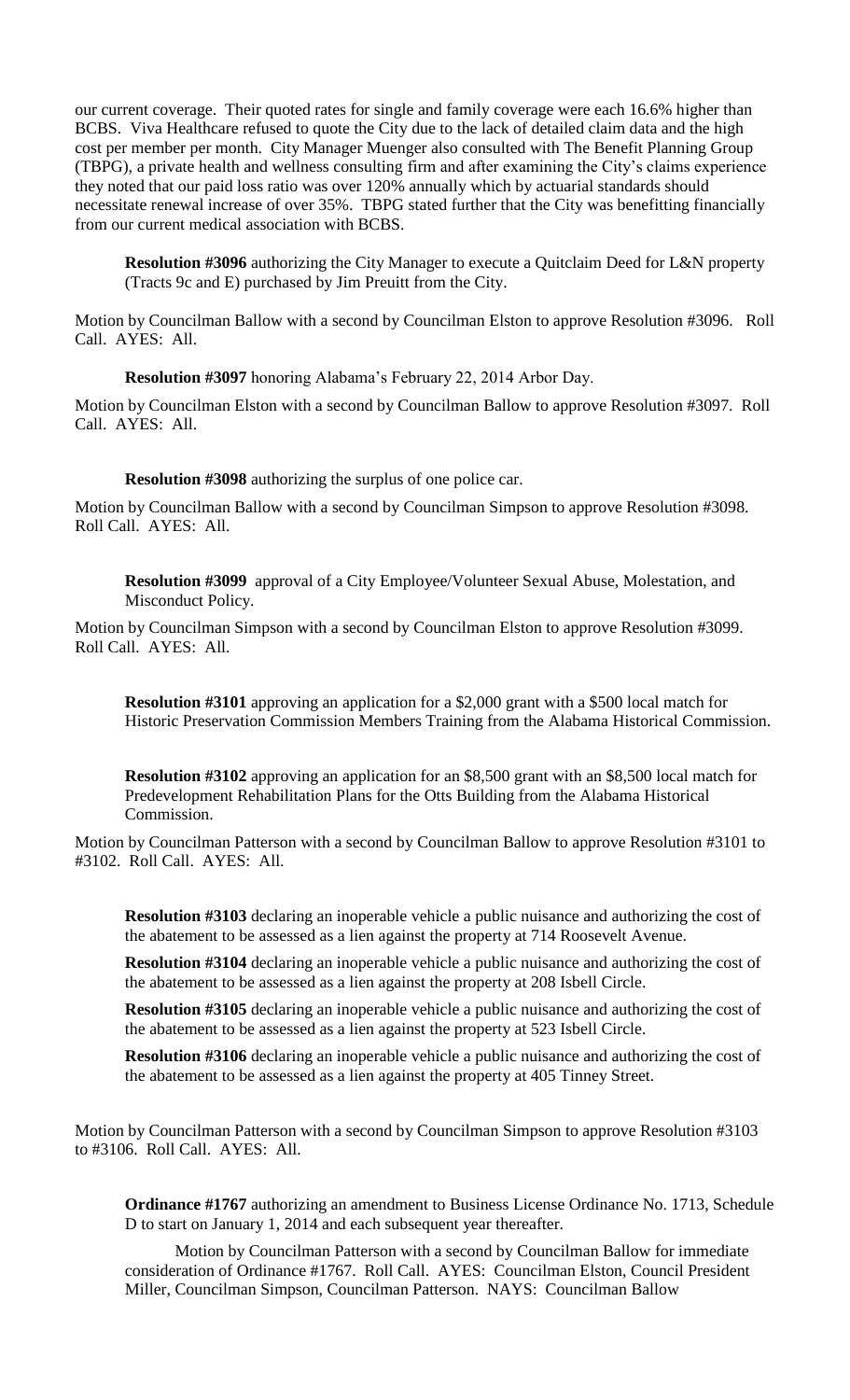Motion by Councilman Simpson with a second by Councilman Patterson for reading of the heading only for Ordinance #1767. Roll Call. AYES: Councilman Elston, Council President Miller, Councilman Simpson, Councilman Patterson. NAYS: Councilman Ballow

AN ORDINANCE TO AMEND ORDINANCE NO. 1713 THE BUSINESS LICENSE CODE OF THE CITY OF TALLADEGA, ALABAMA, STARTING JANUARY 1, 2014 AND EACH SUBSEQUENT YEAR THEREAFTER.

Motion by Councilman Patterson with a second by Councilman Simpson for the adoption of Ordinance #1767. Roll Call. AYES: Councilman Elston, Council President Miller, Councilman Simpson, Councilman Patters. NAYS: Councilman Ballow

**Ordinance #1768** designating three roadways in the Belleview Subdivision (Scenic Drive, Adams Ridge Lane, and Lookout Lane) as public road ways to be maintained by the City of Talladega.

Motion by Councilman Patterson with a second by Councilman Ballow for immediate consideration of Ordinance #1768. Roll Call. AYES: Councilman Elston, Council President Miller, Councilman Patterson. NAYS: Councilman Ballow ABSTAIN: Councilman Simpson *Tabled to the next meeting.*

Motion by Councilman Patterson with a second by Councilman Ballow to approve the invoices and expenditures for the Water Department. AYES: All.

| Water Department Expenditures for 02/06/14 to 02/13/14 |            | \$471,132.49 |
|--------------------------------------------------------|------------|--------------|
| <b>Operations &amp; Maintenance</b>                    | 129,079.53 |              |
| Revenue                                                | 342,052.96 |              |

**Resolution #3107** approving an emergency purchase of a rate controller for the Water Filter Plant from Primary Flow Signal Inc. of Cranston, Rhode Island for \$20,595.00.

Motion by Councilman Ballow with a second by Councilman Elston for approve Resolution #3107. Roll Call. AYES: All.

**Resolution #3108** approving an agreement with the Public Park Authority (TOP Trails) for clearing of undergrowth at various Water & Sewer Department facilities for a cost not to exceed \$4,500.

Motion by Councilman Ballow with a second by Councilman Simpson to approve Resolution #3108. Roll Call. AYES: All.

**Resolution #3109** approving a contract with InSite Engineering for Brecon Circle Sewer Design for a total cost of \$72,400.

Motion by Councilman Elston with a second by Councilman Simpson to approve Resolution #3109. Roll Call. AYES: All.

**Resolution #3110** approving a contract with Mark Johnson Construction LLC of Tuscaloosa for rehabilitation of Harmon Park Well for a total cost of \$544,000.00.

Motion by Councilman Patterson with a second by Councilman Ballow to approve Resolution #3110. Roll Call. AYES: All.

**Resolution #3111** approving an amendment to the contract with Krebs Engineering for construction administration and engineering that will increase the cost by \$8,086.00. Motion by Councilman Elston with a second by Councilman Ballow to approve Resolution #3111. Roll Call. AYES: All.

**Resolution #3112** ensuring that the City Manager's contract correctly reflects the currently offered benefits and responsibilities and duties of the office.